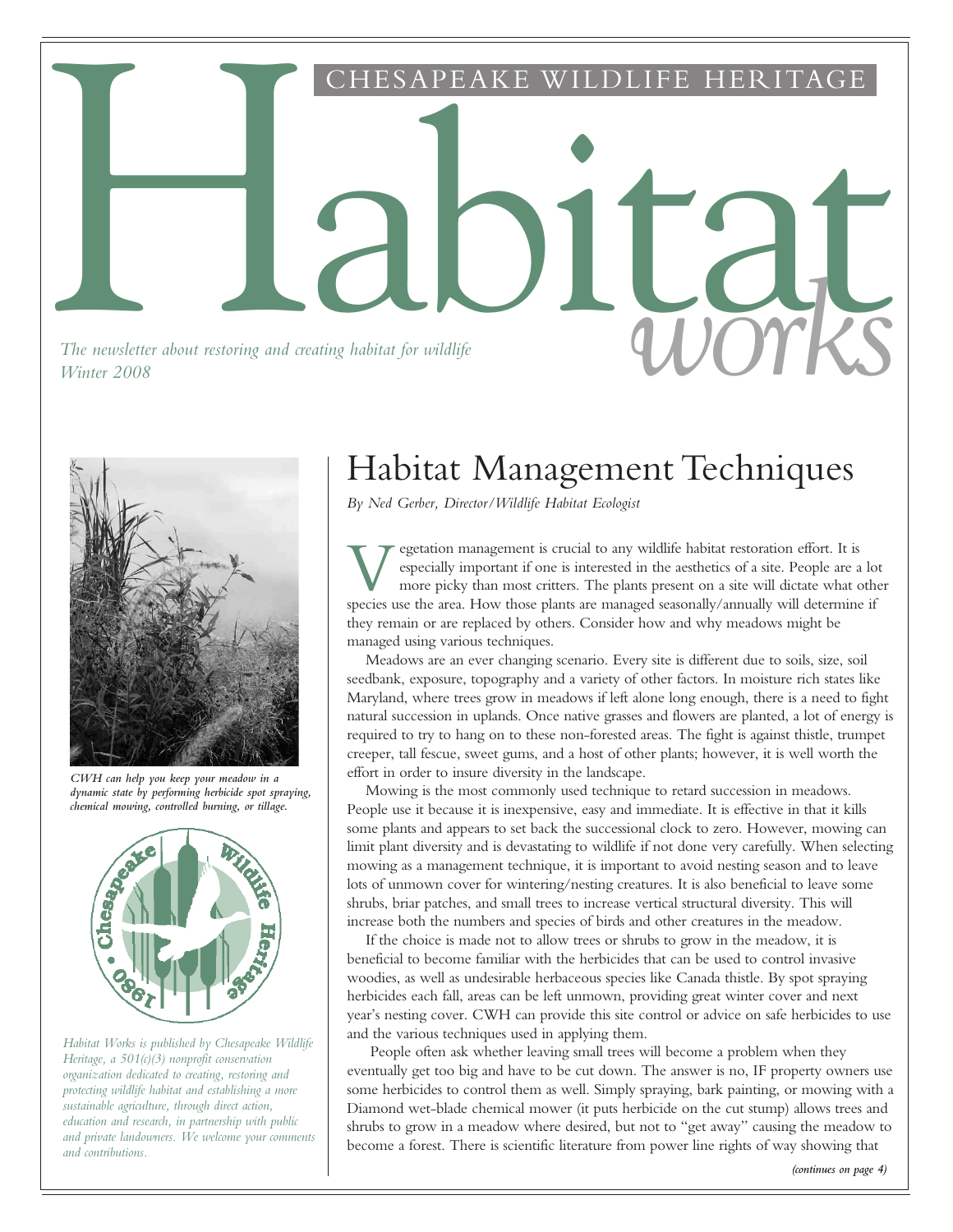

#### *Chesapeake Wildlife Heritage Board of Directors*

Larry Albright, *President* Ralph Partlow, *Vice President* Bob Reynolds, *Treasurer* Victoria Zuckerman, *Secretary* Cleo Braver Judge Alfred Burka Laura Hoffman John Mathis Bonnie Stevens John Murray, Esq, *Advisor* Dennis Whigham, PhD, *Advisor*

#### *Chesapeake Wildlife Heritage Staff*

Ned Gerber, *Director* Michael Robin Haggie Mike Rajacich Andi Pupke Chris Pupke Sandy Parker Mary deArmond Phillips Boyd Austin Jamison Geordie Newman Daniel Sterling, Sr. Donnie Crosland Daniel Sterling, Jr. Jenny Bartz

#### *Chesapeake Wildlife Heritage*

The Old Railway Station 46 Pennsylvania Avenue P.O. Box 1745 Easton, Maryland 21601

410-822-5100 410-822-4016 fax info@cheswildlife.org www.cheswildlife.org

*Printed with soy inks on recycled paper.*

## CWH Property Profile: Piney Creek Wetland Preserve

*By Chris Pupke, Director of Development*

**P** iney Creek Wetland Preserve is the oldest and smallest of Chesapeake Wildlife Heritage's wildlife management areas. Donated to CWH in iney Creek Wetland Preserve is the oldest and smallest of Chesapeake Wildlife Heritage's wildlife 1986, Piney Creek Wetland Preserve covers only 13 acres but is used by a number of different wildlife species.

Located in Queen Anne's County on the east side of Piney Creek near Kent Narrows, the entire property is comprised of tidal wetlands. While the tidal wetlands provide valuable habitat for a variety of

wildlife, the real value of the property is in the more than 2,700 feet of water frontage on Piney Creek. This intertidal zone is a non-hunted sanctuary frequented by many different species of waterfowl in the winter months, including Tundra Swan, Canada Geese and Scaup. The Osprey platform installed in the late 1980's has experienced

many years of successful nesting Osprey.

The most challenging management issue on the property is controlling the Phragmites found throughout the property. To deal with this issue, CWH has been carefully applying herbicide to the Phragmites during the fall.

To date, CWH owns 1,001 acres of land. These properties are managed by our staff to maximize the benefits for wildlife and improve water quality in the Chesapeake Bay.



*Piney Creek Wetland Preserve*

# John Ben Snow Memorial Trust Grant

*By Chris Pupke, Director of Development*

**C** hesapeake Wildlife Heritage<br>recently received a grant from<br>the John Ben Snow Memorial<br>Trust. The grant will support our efforts hesapeake Wildlife Heritage recently received a grant from the John Ben Snow Memorial to restore wetlands in the Chester River watershed. This work will improve water quality and increase wildlife habitat.

The Snow Trust was established in 1975, two years after Mr. Snow's death. Originally from Pulaski, New York, Mr. Snow worked for Woolworth's and rose from being a stock boy to corporate director. The Snow Trust is dedicated to enhancing the quality of life through the support of the environment, journalism, community development, education, historic preservation, and arts and culture.

This grant will help CWH restore approximately 45 acres of wetlands in the Chester River watershed, including restoration projects at Kirwan Farm *(see article)* and at Mudford Farm near Sudlersville, Maryland.

Mudford Farm consists of 275 acres and is owned by the Biophilia Foundation. CWH is planning to restore 30 acres of wetlands, plant 20 acres of wooded buffers, and create 20 acres of warm season grass buffers. The farm will also have 90 acres of farmland left in production and 115 acres of woodland. When the restorations are complete, the entire property will be placed in a conservation easement to permanently protect the habitat from residential development.

The Chester River is on the Maryland Department of the Environment's (MDE) list of "Impaired Waterways"—noting that *(continues on page 6)*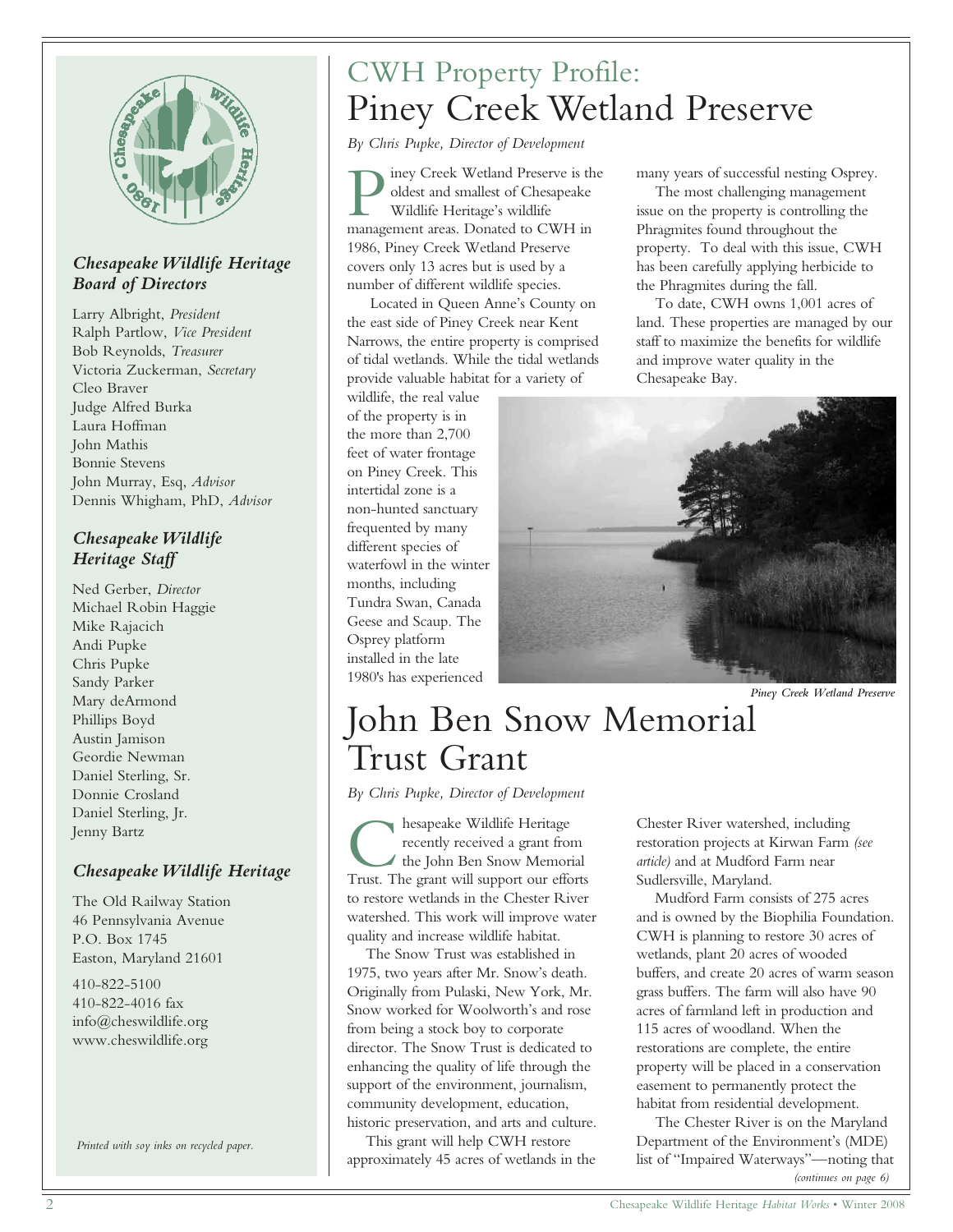### Conservation Issue: CREP Acres Decline Following Erhlich 'Fix'

*By Chris Pupke, Director of Development*

In 2003, the Erhlich administration sout to 'fix' the Conservation Reserved Enhancement Program. CREP and close relative, the Conservation Reserve n 2003, the Erhlich administration setout to 'fix' the Conservation Reserve **Enhancement Program. CREP and its** Program, are the only significant habitat restoration programs available to private landowners. Established by the state of Maryland and the U.S. Department of Agriculture in 1997 to improve water quality and increase wildlife habitat in Maryland, CREP had fallen short of its initial goal of enrolling 100,000 acres of farmland in 5 years.

From the inception of CREP in October 1997 to the implementation of the 'fix' in 2004, almost 70,000 acres of land were restored to wildlife habitat in Maryland. In the 4 years since, only 3,600 acres have been enrolled in the program meaning over 95% of the work completed under CREP was completed prior to the 2004 regulation changes. *(See the following chart)*

Two of the CREP rule modifications reduced ditch buffers from 300 feet to 35 feet and made a lot of highly erodible land ineligible for the program. Clearly, neither of these changes would help water quality or wildlife, but the administration wanted to placate farmers who were opposed to the program despite its voluntary nature.

Maryland Department of Natural Resources officials claimed that the new regulations would "make CREP attractive in parts of Maryland where it has previously struggled." Unfortunately, rather than promote the program, the new guidelines helped significantly reduce the rate of enrollment in CREP. The near two-year closure of the CREP, combined with significant changes in the rules, took all the momentum away from this important Bay restoration effort.

CREP remains the simplest and most profitable method for private landowners to install buffers or restore wetlands. CWH is calling on the O'Malley administration to allow 150 foot buffers on ditches and 300 foot buffers along creeks and streams. CWH also believes land, with an erodibility index of eight, should be eligible for enrollment in the program.

CWH hopes the O'Malley administration will strengthen this program that is so valuable to wildlife and water quality. Despite all the "feel good" talk about other efforts, CREP and CRP are the only programs that restore significant acreages to improve water quality and increase wildlife habitat on private land.

| Practice                          | <b>CREP Report</b><br>$2 - 10 - 04$ | <b>CREP Report</b><br>$9 - 10 - 06$ | % Completed<br>by $2 - 10 - 04$ |
|-----------------------------------|-------------------------------------|-------------------------------------|---------------------------------|
| CP 21 (Filter Strips)             | 39,084                              | 40,491                              | 96.5%                           |
| CP 22 (Riparian Buffers)          | 16,405                              | 17,019                              | 96.4%                           |
| CP 23 (Wetlands)                  | 2,121                               | 2,266                               | 93.6%                           |
| CP 9 (Shallow Water Areas)        | 647                                 | 912                                 | 70.9%                           |
| <b>HEL</b> (Highly Erodible Land) | 11,735                              | 12,463                              | 94.2%                           |
| <b>TOTALS:</b>                    | 69,992                              | 73,605                              | 95.1%                           |
|                                   |                                     |                                     |                                 |

### *Visit our website at www.cheswildlife.org*

# CWH-West Update: The Maryland Theater Debuts its Latest Act – A Backyard Habitat Demonstration Project

*By Geordie Newman, CWH-West Division Program Coordinator*

W hat does CWH-West has common with Bob Hop Johnny Cash, Ray Char<br>Willie Nelson, the Temptations, and hat does CWH-West have in common with Bob Hope, Johnny Cash, Ray Charles, "American Idol" winner Taylor Hicks? They are all award winners who have displayed their craft at the Maryland Theater in Hagerstown, Maryland.

Located in the heart of Hagerstown's arts and entertainment district, the Maryland Theater has been entertaining the public since it was built in 1915. Over 81,000 patrons visited the Maryland Theater in 2005. CWH-West recently partnered with the Maryland Theater to create a backyard habitat demonstration site in the courtyard of the Theater. Using a design created by Melissa Gerber, CWH-West installed native plants as an educational opportunity for the thousands of patrons who visit the theater, as well as those who pass by on foot in downtown Hagerstown.

The project did not go unnoticed by the local community as the Maryland Theater received the Hagerstown Beautification Advisory Committee's first place award for commercial landscaping. We hope this will not only influence the City of Hagerstown to enhance landscaping with native plants, but also to be an inspiration for landowners.

If you would like to learn more about plants native to Western Maryland or have a site visit to discuss your specific property, please contact Geordie Newman at 410.310.6270 or via email gnewman@cheswildlife.org.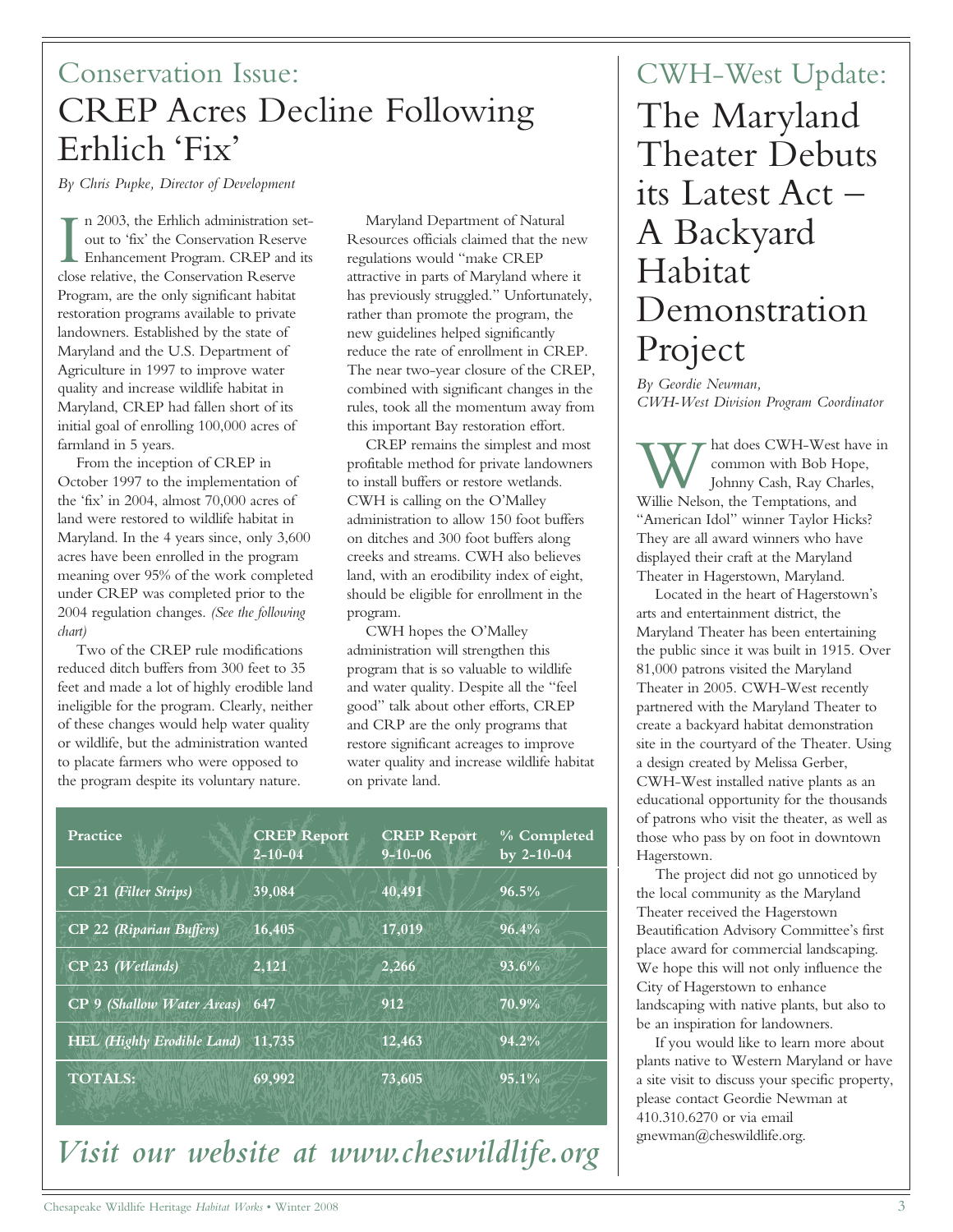#### *(Habitat Management continued from page 1)*

plant diversity, including that of some rare plants, can be increased on a site by spot spraying herbicides instead of mowing. Some of this work is being done by Robin Haggie, a CWH wildlife ecologist.

Meadows also benefit from strip discing and burning as both help expose bare ground, which many birds prefer and which other creatures, such as native ground bees, need to survive. Burning and discing also get rid of the thatch build up that mowing can leave. Thatch will mulch out forbs (wildflowers), which are important to insect diversity, as well as valued aesthetically.

Thinning the grasses in a meadow helps to maintain the forb component, as well as some important bare ground. Many warm season grass meadows are too thick for good plant diversity and bird use. CWH thins grasses with herbicide spraying, followed by controlled burning and/or tillage to rejuvenate the forbs.

The meadow manager also needs to be concerned with insect life in this habitat. Studies have shown that controlled burning has negative impacts on spider and butterfly populations within a meadow. It even has a negative impact on some birds' use of the meadow in the year or two immediately following the burn. Of course, allowing the meadow to become a forest would not be a positive development for meadow spiders, birds or butterflies either. Constant mowing would result in a thatch build up that would alter plant species and wildlife use as well. CWH believes the answer is to NOT treat more than 30% of the meadow with any one method in any year. An example would be doing a controlled burn on 30% of a meadow in February and mowing another 10% to 20% at that time. This would leave 50% of the meadow as undisturbed refuge going into the nesting season.

Meadows need to be disturbed fairly often if they are to retain their wildflowers and wildlife and not become woodlands or grass monocultures. CWH can help you keep your meadow in a dynamic state by performing herbicide spot spraying, chemical mowing, controlled burning, or tillage.

### CWH at Work: Kirwan Farm Wetlands

*By Ned Gerber, Director/Wildlife Habitat Ecologist*

**C** hesapeake Wildlife Heritage<br>recently completed the earth<br>moving portion of two wetlane<br>restoration projects at the Kirwan Farm, hesapeake Wildlife Heritage recently completed the earth moving portion of two wetland owned by the Kent Island Heritage Society (KIHS), using the USDA CREP program. We are grateful to the Queen Anne's County Natural Resources Conservation Service and Farm Service Agency offices for their assistance in managing the details of the enrollment process. CWH also thanks the KIHS for caring about the watershed and its wildlife and allowing CWH to undertake the wetland restorations. These projects will provide habitat for wetland wildlife, as well as improvements to water quality in Kirwan Creek.

Residents of the Chester area have complained for many years that muddy water will wash over the state Route 552 (Dominion Road) after heavy rains. This water was running off of a sloped farm field at the corner of Route 552 and Parson's Island Road into a roadside ditch, and then into a culvert going under the road directly to tidal waters. A ridiculous CREP rule will not allow roadside ditch buffers to be entered in the program, even when the road is immediately adjacent to tidal waters! The Bay does not care where the silt and nutrient laden water entering into it is coming from.

Fortunately, there were about 12 acres of hydric soils located in the lowest portion of the field. This enabled CWH to design and build a berm to restore hydrology to these soils and create some wetland habitat for shorebirds, amphibians, waterfowl, etc. The wetland will also trap about 20 acres of agricultural runoff and remove significant quantities of sediment and nutrients from it. Water will be released slowly through grassed spillways instead of racing off the farm field and gushing into the creek through the roadside ditch.

The CP-23 (wetland restoration) practice also allows an acre of upland soils to be enrolled for every acre of hydric soils restored. CWH utilized this rule to buffer portions of the roadside ditches that the



*Waterfowl, such as this Green-Winged Teal, will enjoy the restored wetland at Kirwan Farm on Kent Island.*

berm did not cover. These buffers will be planted in native grasses, wildflowers, trees, and shrubs to further enhance the biological diversity of the site, as well as the water quality.

The smaller wetland restoration is closer to the Kirwan farmhouse and is only one acre in size. However, it has a 10-acre agricultural drainage area and should positively affect water quality and wildlife as well. We anticipate that this site will become more of a wooded type wetland complementing the extensive tree and grass buffers that CWH planted on the property several years ago. This previous planting included 35 acres of forested buffers and 14 acres of warm season grass meadows. The best farm soils on the property will remain available for agriculture, but now there will be a better balance between agriculture, water quality, and wildlife.

The wetland restoration will cost approximately \$50,000, with CREP covering \$30,000. A grant from the Maryland Department of Natural Resources for \$15,000 will also help with the cost for the wetland project. CWH will provide an additional \$5,000 to fund work not covered by CREP cost-share assistance.

### Visit our website at: www.cheswildlife.org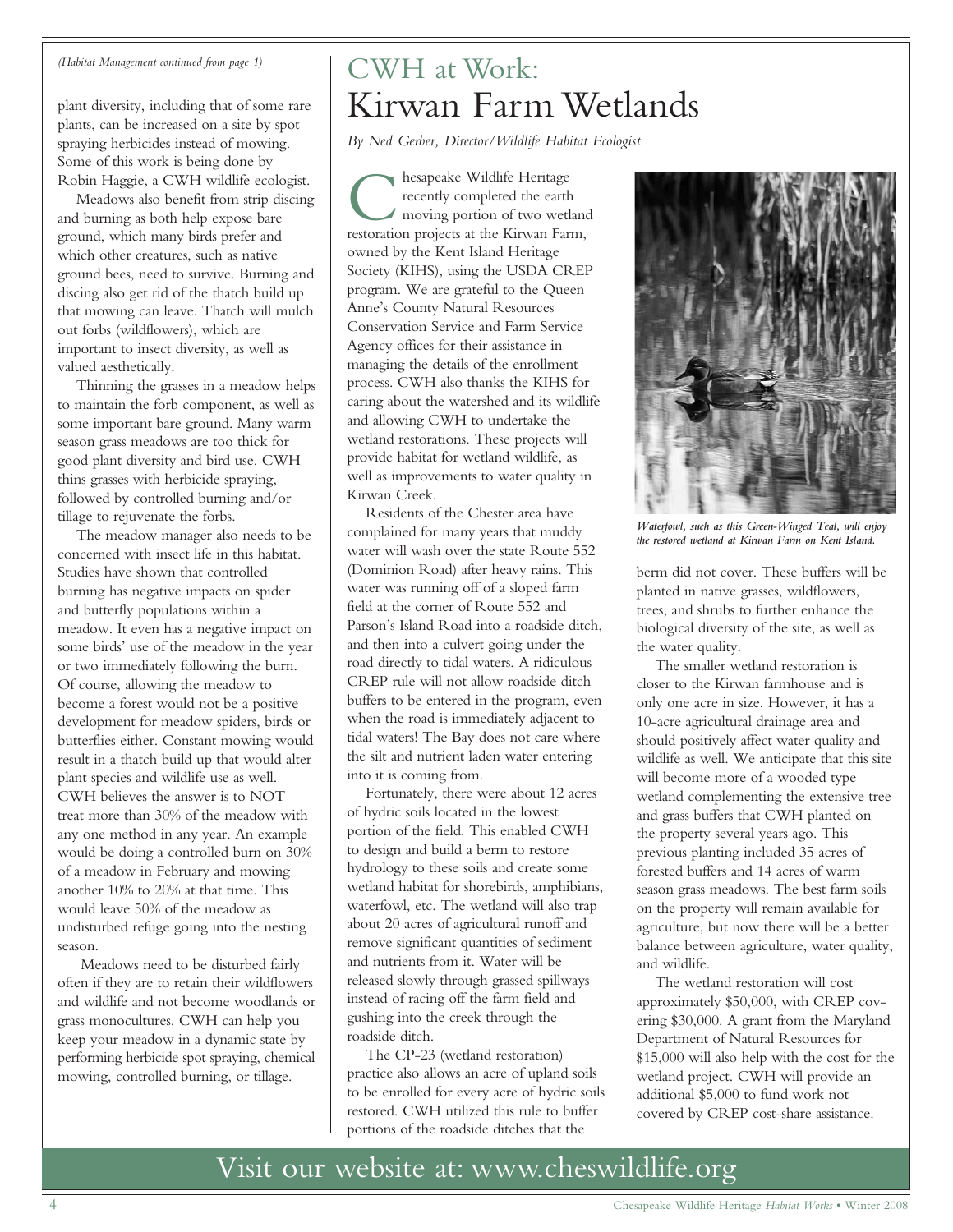## Wildlife Profile: Eastern Wood Pewee *(Contopus virens)*

*By Andi Pupke, Education and Outreach Director*

O hirds of forested areas leaves<br>for the winter, but its lovely<br>spring song *(Pee-ah-wee)* is one to look ne of the most easily overlooked birds of forested areas leaves us for the winter, but its lovely forward to in the spring. The Eastern Wood Pewee *(Contopus virens)* is a bird of the high canopy in wooded habitats. It is one of the late migrating neotropical birds that may linger in its breeding habitat until early winter. The Pewee spends the winter mainly in the northern reaches of South America.

The Pewee is a medium-sized bird with a grayish olive color above and a paler color below. It has whitish wingbars. Sexes are similar, and it normally will sit in an upright position, typical of many flycatchers. It hawks flying insects and occasionally gleans insects from foliage or the ground.

This flycatcher is common throughout the eastern United States and southern Canada. It uses both the interior and edge of forested lands for breeding. In eastern North America, it favors deciduous forests, but also breeds in open pine woodlands in the South. It builds a small cup-like nest near the top of the canopy which is rather cryptic. Nesting success may be affected by forest fragmentation—cutting up a single large forest into several smaller tracts through actions such as logging, road building or development. Fragmentation opens the nest up to predation and parasitism.

The Pewee is still considered common throughout the eastern United States, but it has suffered significant population declines over the past 25 years as documented by the Breeding Bird Survey. Habitat loss, due to intensive logging and development, has greatly contributed to the population



*The Eastern Wood Pewee* **(Contopus virens)** *is still considered common throughout the eastern United States, but it has suffered significant population declines over the past 25 years as documented by the Breeding Bird Survey. Habitat loss, due to intensive logging and development, has greatly contributed to the population decline.* 

decline. Additionally, pesticides in forests and orchards can affect diet choices and lower fat stores in the birds.

Some experimental work in the Northeast suggests high population of white-tailed deer may lower breeding populations of Pewees due to disturbance of the intermediate canopy in heavily browsed areas.

Like all wildlife, even a bird as common as the Pewee, will continue to decline as their habitat is disrupted. Preserving woodlands, protecting them from fragmentation, and planting new woodlands are among the best ways to help Pewees and many other critters.

# On-line Shopping Can Benefit CWH

*Do you shop on-line? Do you know there's an easy way to help Chesapeake Wildlife Heritage when you make an on-line purchase?* Many of your favorite retailers will donate a portion of the sale to various organizations, such as CWH, when you place your order through iGive.com. Currently there are more than 680 participating retailers.

Just go to iGive.com and register, designating CWH as your favorite cause. Then, whenever you're ready to make a purchase, go to iGive.com and place your order at the selected retailer. *(Orders must be placed through the iGive website in order for CWH to receive the donation.)*

Why not *register now* so that when you're ready to place your on-line order, you'll be helping CWH at the same time!

# Ask Andi

*Questions and answers about wildlife by Andi Pupke, Education and Outreach Director*

*Q: I have a mockingbird in our yard that while on the ground will often spread its wings, then close them slowly. Is this bird having trouble flying?*

 $\bullet$  This behavior is called "wingflashing"— it is not an indicator of a lame Northern Mockingbird. Sometimes called the American Nightingale, it is well known for its singing abilities. The wing-flashing display can be described as half or fully opening its wings in intermediate steps, showing off the big white patches. Its function is thought to be connected to stirring up insects and to distracting predators, especially snakes. If a snake is closing in on a nest, normally the male Northern Mockingbird will fly to the ground near the snake and begin flashing its wings to lead the snake away from its nest. Other types of Mockingbirds without the large, white wing spot also wing-flash, which may or may not startle insects. This behavior does not seem to be connected to protecting territory, which is mostly done through singing.



*The Northern Mockingbird will begin flashing its wings to stir up insects and to distract predators.*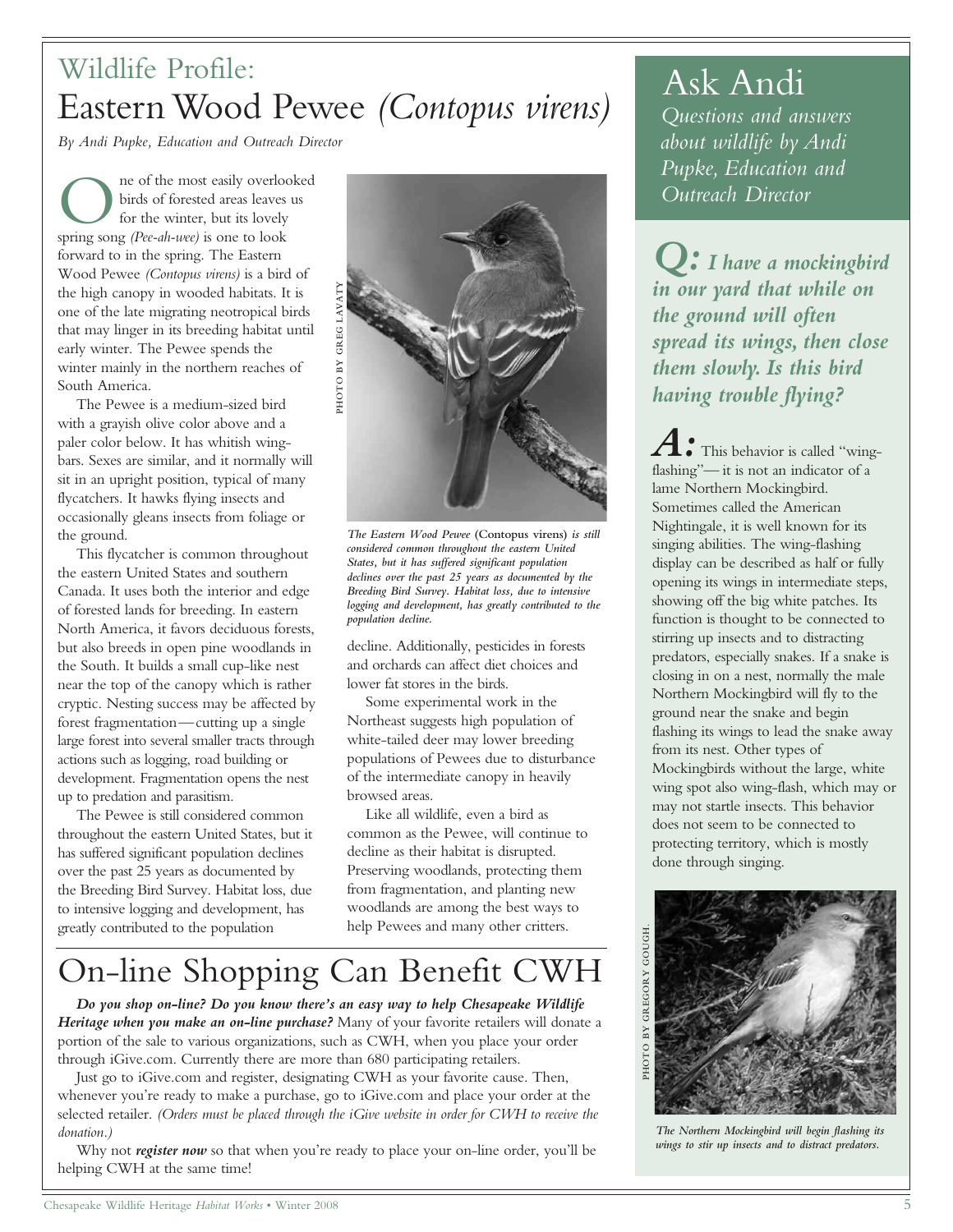#### *(Snow Memorial Trust continued from page 2)*

the river is polluted by nutrients, sediment and bacteria. The Maryland Department of Natural Resources notes that 75 percent of nutrient pollution and 88 percent of the sediment pollution in the Chester River comes from agriculture.

In order to improve water quality in the Chester River, CWH works with landowners in the Chester River watershed to restore wetlands and plant riparian buffers. CWH's work with volunteer landowner partners has double the impact of improving water quality in the Chester River and increasing habitat for wildlife. Researchers at the USGS Patuxent Wildlife Research Center found that within five years of restoration, a CWH wetland can provide favorable habitat for over 60 species of mammals, birds, reptiles, amphibians and insects and over 100 species of plants. In addition, CWH wetland restorations improve water quality. A study conducted in partnership with the Smithsonian Environmental Research Center found that up to 70 percent of the pollutants that enter a wetland restored by CWH are filtered by the wetland.

We are very grateful for the support of the John Ben Snow Memorial Trust.

#### Donate Stock and Receive a Charitable Deduction

Donating appreciated stock is an excellent way to support CWH, the Bay and our wildlife. This type of donation is very simple and allows you to take advantage of tax laws to increase your gift to CWH and reduce your taxes.

For example, Mrs. Jones purchased stock for \$5,000 several years ago. Today, this stock is worth \$10,000. She decides to donate the stock to Chesapeake Wildlife Heritage and receives a charitable deduction for the full fair-market value of the stock (\$10,000). In the 30 percent tax bracket, the deduction saves her \$3,000 in income tax. Additionally, by donating the appreciated stock, she avoids paying capital gains tax of \$1,000 (20 percent of the \$5,000 gain). The actual cost of her gift is reduced to \$6,000 (\$10,000 less the \$3,000 tax deduction and less the \$1,000 capital gains avoidance).

If you are interested in making a chairitable donation, please contact the Director of Development, Chris Pupke.

### Rose Pogonias Frost's Prayer Answered

"Rose Pogonias" is reprinted from "A Boy's Will." Robert Frost. New York, NY: Henry Holt & Co., 1915.

While doing research in partnership with the power company Atlantic City Electric (ACE), CWH's Robin Haggie found a small population of Rose Pogonia Orchids *(Pogonia ophioglossoides)*. The plants were found in a cleared, wooded, sphagnum bog along the power line rightof-way through the State of New Jersey's Beaver Swamp Management Area.

CWH has been working with Pepco, the parent company of ACE, to manage these rights-of-way in a manner that supports plant and wildlife diversity. By discontinuing the traditional maintenance mowing and substituting integrated vegetation management in a test section of the right-of-way, we gave this spectacular orchid a chance to survive and helped answer Robert Frost's prayer *(below in bold).*

The Rose Pogonia, also known as the snakemouth orchid, is usually found in bogs. The seeds may lay dormant in the seed bank for 100 to 150 years before finding the appropriate conditions in which to grow. In addition to vegetative reproduction, it often spreads by sending runners through the soil with adventitious buds forming new plants. The Rose Pogonia is classified as threatened or endangered in many parts of its range and is the only member of the Pogonia genus that occurs naturally in North America.

*A saturated meadow, Sun-shaped and jewel-small, A circle scarcely wider Than the trees around were tall; Where winds were quite excluded, And the air was stifling sweet With the breath of many flowers,— A temple of the heat.*

*There we bowed us in the burning, As the sun's right worship is, To pick where none could miss them A thousand orchises; For though the grass was scattered, Yet every second spear Seemed tipped with wings of color, That tinged the atmosphere.*

*We raised a simple prayer Before we left the spot, That in the general mowing That place might be forgot; Or if not all so favoured, Obtain such grace of hours, That none should mow the grass there While so confused with flowers.*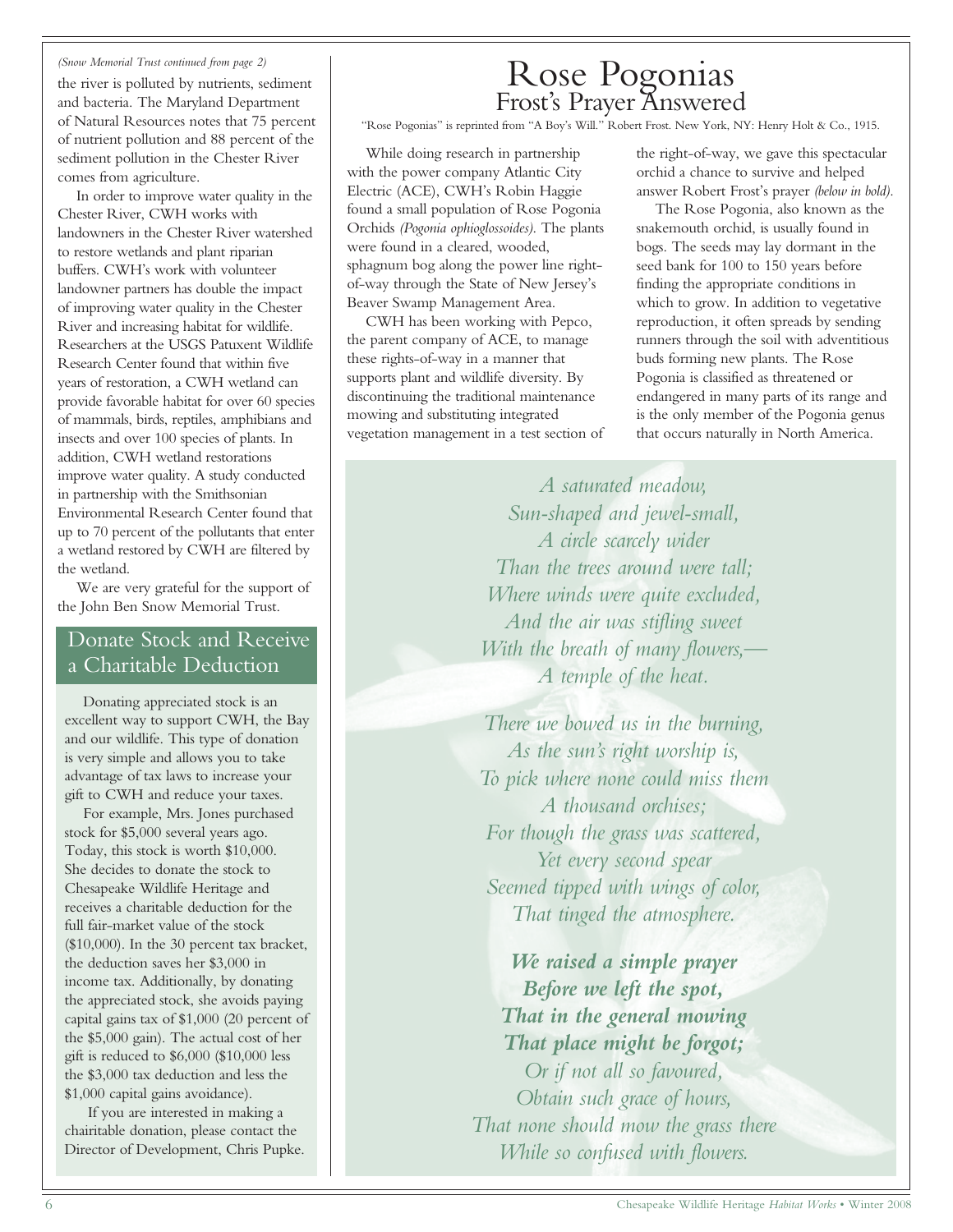# Planned Giving to CWH Lowers Taxes While Supporting the Bay

**C** hesapeake Wildlife Heritage<br>
encourages you to think about<br>
wildlife when you are planning<br>
your estate. A planned gift to CWH can hesapeake Wildlife Heritage encourages you to think about wildlife when you are planning lower estate taxes for your family, support wildlife and the Bay, and, depending on the type of gift, provide some income for a beneficiary.

What is a planned gift? It is a gift of cash, securities or real estate made with careful forethought. Planned gifts can be simple and straight forward or more complicated. These gifts should always be reviewed by your financial advisor or estate planning lawyer, especially in light of recent tax law changes.

It is important to remember that the repeal of the estate tax in the Economic Growth and Tax Relief Reconciliation Act of 2001 only applies to one year (2010). Estate tax exemptions will rise from the current \$2,000,000 exemption to \$3,500,000 in 2009. Unless Congress acts, the estate tax will reappear in 2011 with a \$1,000,000 exemption. In addition, heirs may face increased capital gains taxes on highly appreciated assets they inherit from your estate beginning in 2010.

The most basic type of a planned gift is a bequest. The donor designates in his or

her will an asset to be given to CWH upon their death. Bequests can lower estate tax burdens and allow you to determine where your money will go rather than to the federal government. Including CWH in your will is as simple as adding a codicil that names "Chesapeake Wildlife Heritage, Inc." as a beneficiary.

You can also use a life insurance policy as a charitable gift. New policies can be purchased or old policies transferred to make CWH the recipient of the death benefits. Certain tax deductions are permitted for this type of gift.

Charitable Remainder Trusts are probably the most complicated common form of a planned gift. However, Charitable Remainder Trusts are a popular device for individuals to give a significant gift to a charity, receive some tax breaks and provide income for a family member.

Planned gifts are a wonderful opportunity for you to support CWH's work for wildlife and the Chesapeake Bay, while preparing your estate to ease the burden on your family. Please call our Director of Development, Chris Pupke, if you have or would like to make a planned gift to CWH.



#### ~*Yes! I would like to join with Chesapeake Wildlife Heritage to help build and preserve wildlife habitat.*

| I am enclosing \$                                                                                                                                                                                                                                                                                              |  |  | $\Box$ \$30    | Individual Habitat Guardian |  |  |
|----------------------------------------------------------------------------------------------------------------------------------------------------------------------------------------------------------------------------------------------------------------------------------------------------------------|--|--|----------------|-----------------------------|--|--|
|                                                                                                                                                                                                                                                                                                                |  |  | $\Box$ \$50    | Family Habitat Guardian     |  |  |
|                                                                                                                                                                                                                                                                                                                |  |  | $\Box$ \$100   | <b>Habitat Protector</b>    |  |  |
|                                                                                                                                                                                                                                                                                                                |  |  | $\Box$ \$250   | Habitat Sponsor             |  |  |
| $Phone \_$                                                                                                                                                                                                                                                                                                     |  |  | $\Box$ \$500   | Habitat Benefactor          |  |  |
| $\Box$ Please send me information on the Planned Giving Program.                                                                                                                                                                                                                                               |  |  | $\Box$ \$1,000 | Habitat Conservator         |  |  |
| Please make your check payable to Chesapeake Wildlife Heritage, or charge to:                                                                                                                                                                                                                                  |  |  | $\Box$ \$2,500 | Habitat Steward             |  |  |
|                                                                                                                                                                                                                                                                                                                |  |  | $\Box$ Other   |                             |  |  |
|                                                                                                                                                                                                                                                                                                                |  |  |                |                             |  |  |
| Please mail to: Chesapeake Wildlife Heritage, P.O. Box 1745, Easton, MD 21601<br>CWH is a private nonprofit organization designated $501(c)(3)$ by the IRS. A financial statement is available upon request.<br><b>WI08</b>                                                                                    |  |  |                |                             |  |  |
| CORPORATE MATCHING: Don't forget corporate matching contributions. The company you work for or are retired from<br>may be able to match your donation to CWH. Check with your personnel office to obtain a matching gift form. Mail the form to<br>us along with your tax-deductible donation. We do the rest. |  |  |                |                             |  |  |